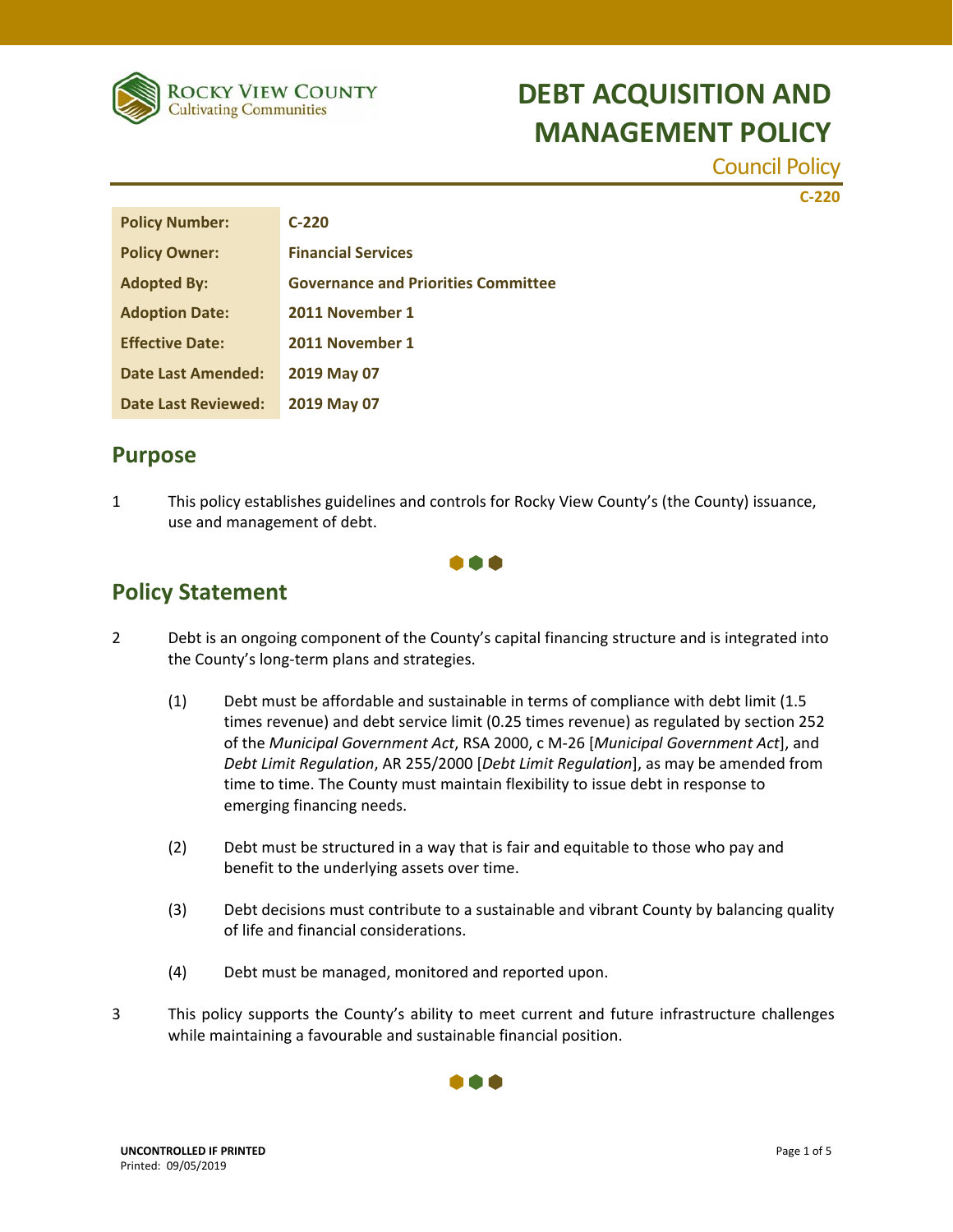

Council Policy

**C‐220**

### **Policy**

#### Use of Debt

- 4 When making a decision about the use of debt, alternative financing sources shall be considered.
- 5 Long term debt may be considered for capital expenditures for:
	- (1) large projects with long-term benefits;
	- (2) projects with benefits for the community at large;
	- (3) emerging needs to support the County's priorities and approved strategic plans;
	- (4) major rehabilitation of existing assets; and
	- (5) other priorities as determined by direction of Council from time to time.
- 6 Short term debt may be considered for interim financing of capital expenditures.

#### Debt Approval

- 7 Debt financing is considered as part of the County's budget process.
- 8 New debt issues must:
	- (1) be approved by Council;
	- (2) have an approved borrowing bylaw;
	- (3) be affordable, sustainable and maintain the County's financial flexibility;
	- (4) be structured in a way that is fair and equitable;
	- (5) identify sources of funding for debt repayments;
	- (6) align with the County's long‐term plans and strategies;
	- (7) balance quality of life and financial considerations; and
	- (8) be managed, monitored and reported upon on a regular basis.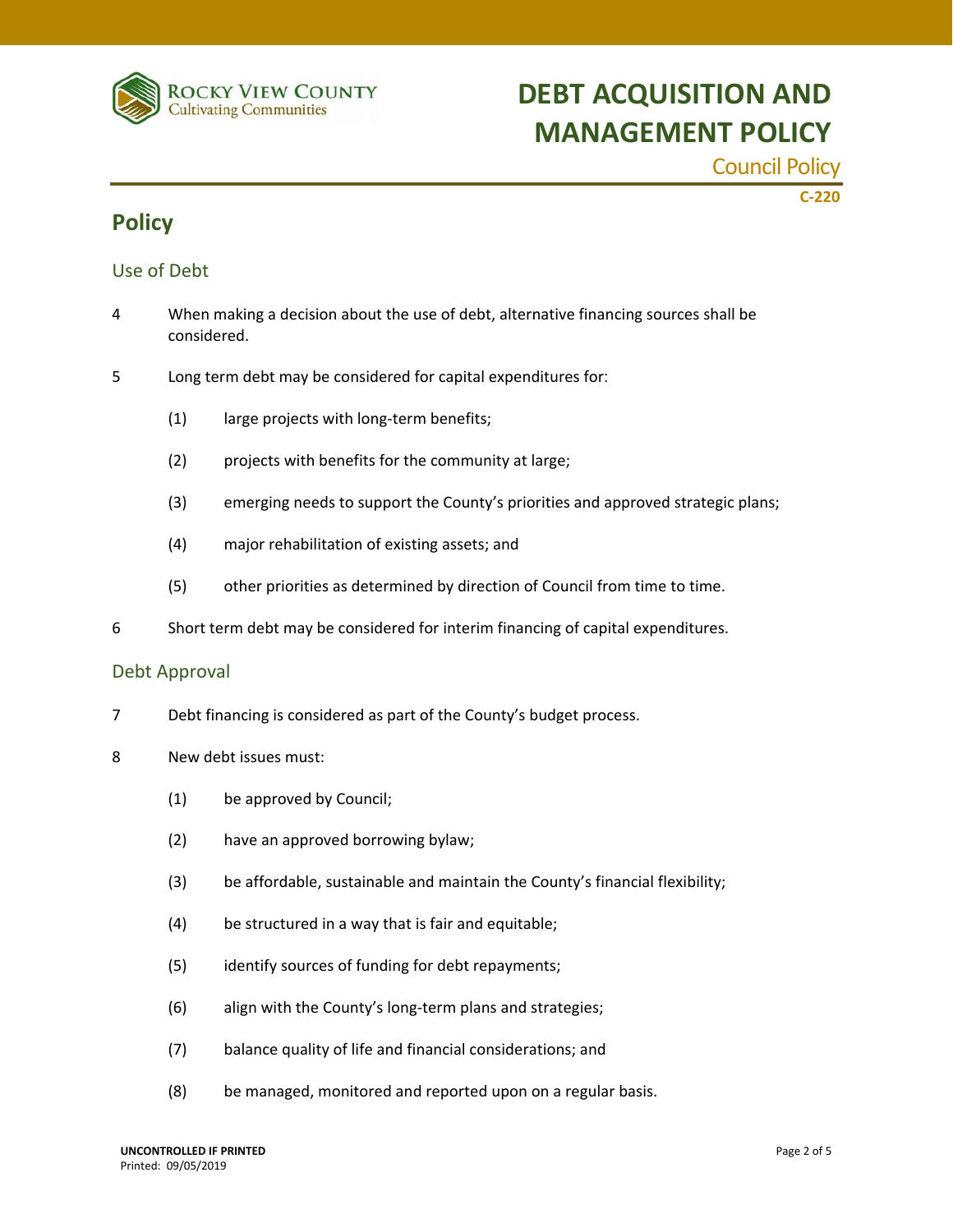

Council Policy

**C‐220**

#### Debt Limits

- 9 The County must comply with both criteria under the *Debt Limit Regulation* in regard to Debt Limit Calculation, including:
	- (1) in respect of the County's total debt, 1.5 times the revenue of the County; and
	- (2) in respect of the County's debt service, 0.25 times the revenue of the County.

#### Debt Planning and Management

- 10 All issuance of debt requires an authorized bylaw and shall be subject to the specific provisions of the *Municipal Government Act* and other regulations.
- 11 Internal processes and systems shall be developed and maintained to ensure sound debt management.

#### Debt Structure and Term

- 12 The following elements may be considered when establishing the debt term:
	- (1) cost minimization;
	- (2) availability of debt servicing funds;
	- (3) capital life cycle implications;
	- (4) debt term;
	- (5) affordability of debt load over proposed term;
	- (6) impact of debt term on the County's financial flexibility; and
	- (7) other case specific considerations.

#### Debt Prepayment or Refinancing

13 Cost saving opportunities through prepayment or refinancing of existing debt shall be considered whenever possible.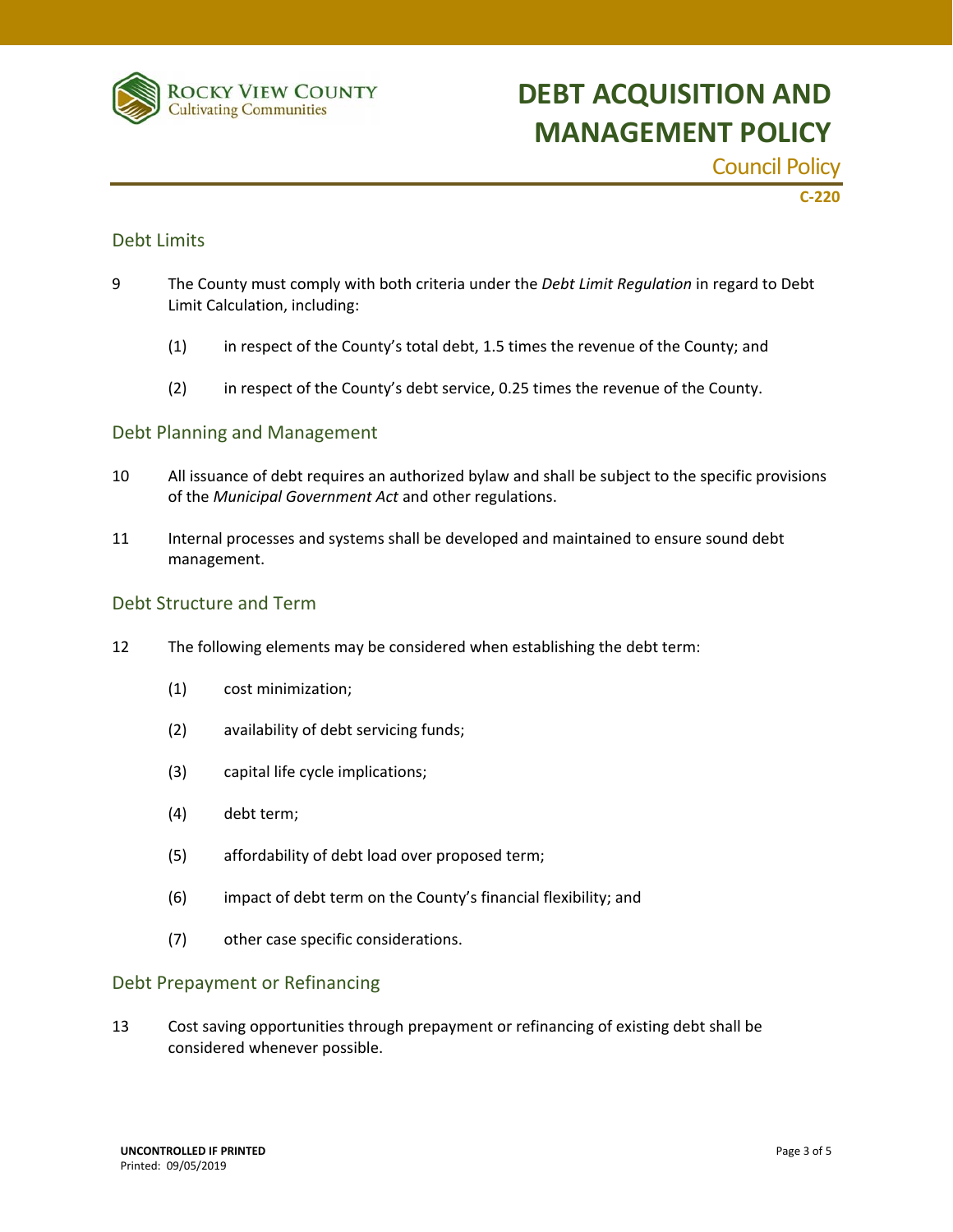

Council Policy

**C‐220**

#### Debt Reporting

14 The County's debt shall be monitored and reported on to Council and the public on a quarterly basis. For benchmarking, the County's debt shall be monitored and reported in the annual report, at a minimum, against the limits and guidelines in this policy.

A 8 8

| <b>Legal Authorities</b>              | Municipal Government Act, RSA 2000, c M-26, including<br>sections 241, 251, 252, 257, 258 and 259;<br>Debt Limit Regulation, AR 255/2000; and |
|---------------------------------------|-----------------------------------------------------------------------------------------------------------------------------------------------|
| Related Plans, Bylaws, Policies, etc. | Debt Management Policy, GFOA Government Finance<br><b>Officers Association</b>                                                                |
| <b>Related Procedures</b>             | n/a                                                                                                                                           |
| Other                                 | n/a                                                                                                                                           |
|                                       |                                                                                                                                               |

 $\bullet \bullet \bullet$ 

I O O

### **Policy History**

| Amendment Date(s) – Amendment<br>Description   |  |
|------------------------------------------------|--|
| Review Date(s) - Review Outcome<br>Description |  |

- 2019 May 07 Limitation of debt usage for operation funding eliminated, defined and quantified debt types, added borrowing requirement, updated monitoring and reporting requirements
- 2018 December 18 Update required to align with current practices and legislation

#### **Definitions**

- 15 In this policy:
	- (1) "Affordability" means the County's ability to pay for debt servicing costs and life cycle expenditures for the underlying asset. The overall measure of affordable debt is the burden of debt servicing costs and life cycle expenditures relative to municipal revenues;
	- (2) "Capital Expenditure" means expenditures incurred to acquire, develop, renovate or replace capital assets;
	- (3) "Council" means the duly elected Council of Rocky View County;

# **References**